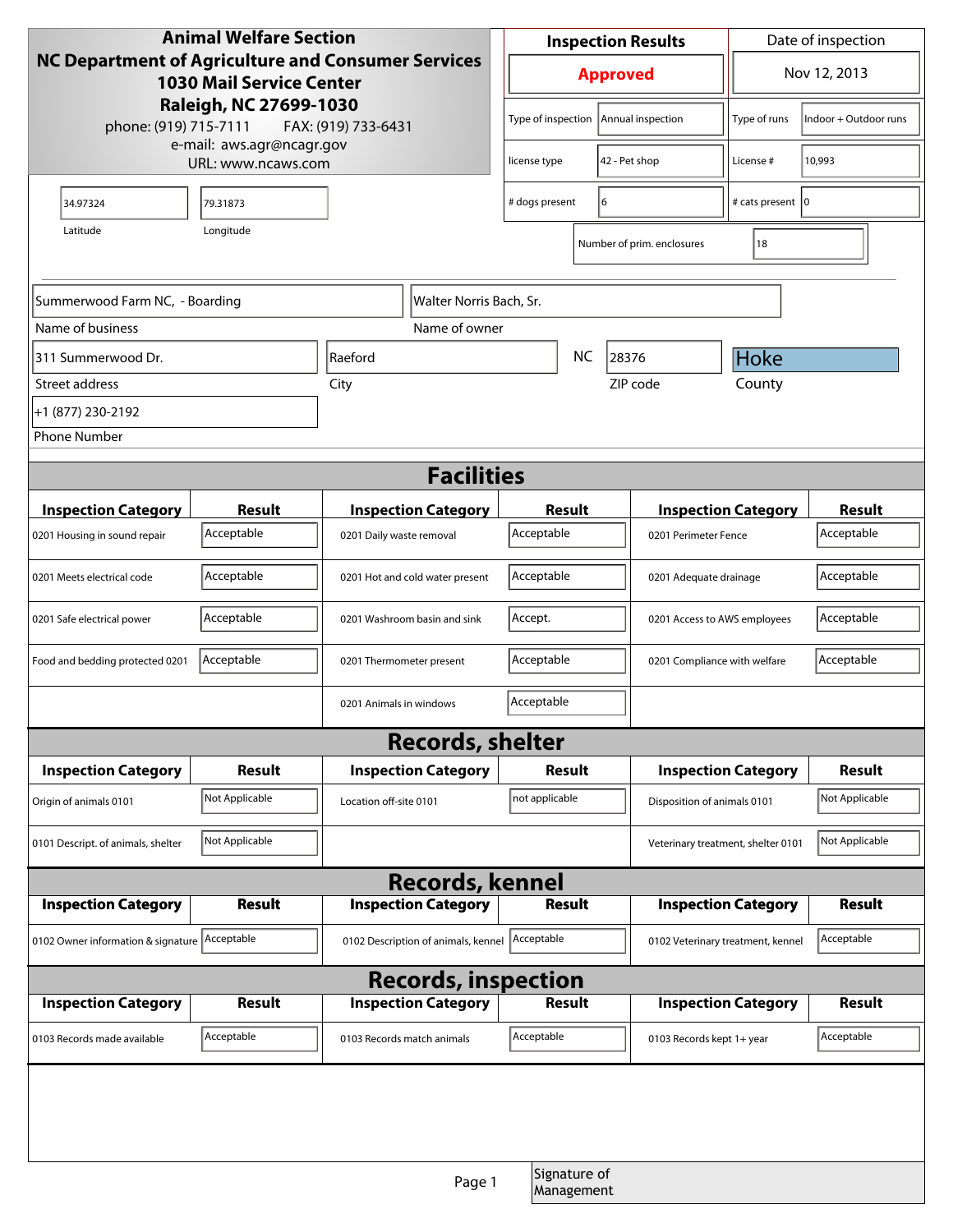| <b>Animal Welfare Section, NCDA&amp;CS</b>                  |                                                        |                                    | Date of inspection<br><b>Inspection Results</b> |                                   |                                    |               |  |  |
|-------------------------------------------------------------|--------------------------------------------------------|------------------------------------|-------------------------------------------------|-----------------------------------|------------------------------------|---------------|--|--|
| Inspection Report, continued                                |                                                        |                                    | <b>Approved</b>                                 |                                   |                                    | Nov 12, 2013  |  |  |
|                                                             | Summerwood Farm NC, - Board<br>Walter Norris Bach, Sr. |                                    |                                                 | Raeford                           |                                    |               |  |  |
| <b>Indoor facilities</b>                                    |                                                        |                                    |                                                 |                                   |                                    |               |  |  |
| <b>Inspection Category</b>                                  | Result                                                 | <b>Inspection Category</b>         | Result                                          | <b>Inspection Category</b>        |                                    | Result        |  |  |
| 0202 Ambient temperature, indoor                            | Acceptable                                             | 0202 Ventilation, indoor           | Acceptable                                      | 0202 Lighting, indoor             |                                    | Acceptable    |  |  |
| 0202 Imperv./Sanitary surf., indoor                         | Acceptable                                             | 0202 Drainage, indoor              | Acceptable                                      |                                   |                                    |               |  |  |
| <b>Outdoor facilities</b>                                   |                                                        |                                    |                                                 |                                   |                                    |               |  |  |
| <b>Inspection Category</b>                                  | Result                                                 | <b>Inspection Category</b>         | Result                                          | <b>Inspection Category</b>        |                                    | Result        |  |  |
| 0203 Impervious surfaces, outdoor                           | Acceptable                                             | 0203 Housing, 1 per animal         | Acceptable                                      | 0203 Protection from elements     |                                    | Acceptable    |  |  |
| 0203 Owner advised, outdoor                                 | Acceptable                                             | 0203 Drainage, outdoor             | Acceptable                                      |                                   |                                    |               |  |  |
| <b>Primary enclosures</b>                                   |                                                        |                                    |                                                 |                                   |                                    |               |  |  |
| <b>Inspection Category</b>                                  | Result                                                 | <b>Inspection Category</b>         | Result                                          | <b>Inspection Category</b>        |                                    | <b>Result</b> |  |  |
| 0204 Drainage prev. cross contam.                           | Acceptable                                             | 0204 Fence height >= 5 feet        | Acceptable                                      | 0204 1:10 ratio, person: human    |                                    | Acceptable    |  |  |
| 0204 Surf. impervious to moisture                           | Acceptable                                             | 0204 Enclosure is escape proof     | Acceptable                                      | 0204 Cats, $>=$ 4 sq. ft. / adult |                                    | Acceptable    |  |  |
| 0204 Prevent contact with wood                              | Acceptable                                             | 0204 Solid resting surface         | Acceptable                                      |                                   | 0204 Cats, $<= 12$ / enclosure     |               |  |  |
| 0204 Enclosures in sound repair                             | Acceptable                                             | 0204 Cats, raised resting surface  | Acceptable                                      |                                   | 0204 Cats, 1 litter pan / 3 adults |               |  |  |
| 0204 Size of enclosure                                      | Acceptable                                             | 0204 Dogs, supervision if > 4      | Acceptable                                      |                                   |                                    |               |  |  |
| <b>Feeding</b>                                              |                                                        |                                    |                                                 |                                   |                                    |               |  |  |
| <b>Inspection Category</b>                                  | <b>Result</b>                                          | <b>Inspection Category</b>         | <b>Result</b>                                   | <b>Inspection Category</b>        |                                    | <b>Result</b> |  |  |
| 0205 Feeding, 1x / day, adult                               | Acceptable                                             | 0205 Feeding, 1 bowl / adult       | Acceptable                                      | 0205 Feeding, commercial food     |                                    | Acceptable    |  |  |
| 0205 Feeding, bowl in good repair                           | Acceptable                                             | 0205 Feeding, quality food         | Not Applicable                                  | 0205 Feeding, bowl is protected   |                                    | Acceptable    |  |  |
| 0205 Feeding, 2x / day, young                               | Acceptable                                             |                                    |                                                 |                                   |                                    |               |  |  |
| <b>Watering</b>                                             |                                                        |                                    |                                                 |                                   |                                    |               |  |  |
| <b>Inspection Category</b>                                  | <b>Result</b>                                          | <b>Inspection Category</b>         | <b>Result</b>                                   |                                   |                                    |               |  |  |
| 0206 Watering, continuous access                            | Acceptable                                             | 0206 Watering, bowl in good repair | Acceptable                                      |                                   |                                    |               |  |  |
| <b>Sanitation/Employees/Classification &amp; Separation</b> |                                                        |                                    |                                                 |                                   |                                    |               |  |  |
| <b>Inspection Category</b>                                  | <b>Result</b>                                          | <b>Inspection Category</b>         | <b>Result</b>                                   | <b>Inspection Category</b>        |                                    | <b>Result</b> |  |  |
| 0207 Waste removal 2x / day                                 | Acceptable                                             | 0207 Grounds overgrown             | Acceptable                                      | 0207 Young given social interact. |                                    | Acceptable    |  |  |
| 0207 Animals removed while clean                            | Acceptable                                             | 0207 Pest Control                  | Acceptable                                      | 0207 Species separated            |                                    | Acceptable    |  |  |
|                                                             |                                                        |                                    |                                                 |                                   |                                    |               |  |  |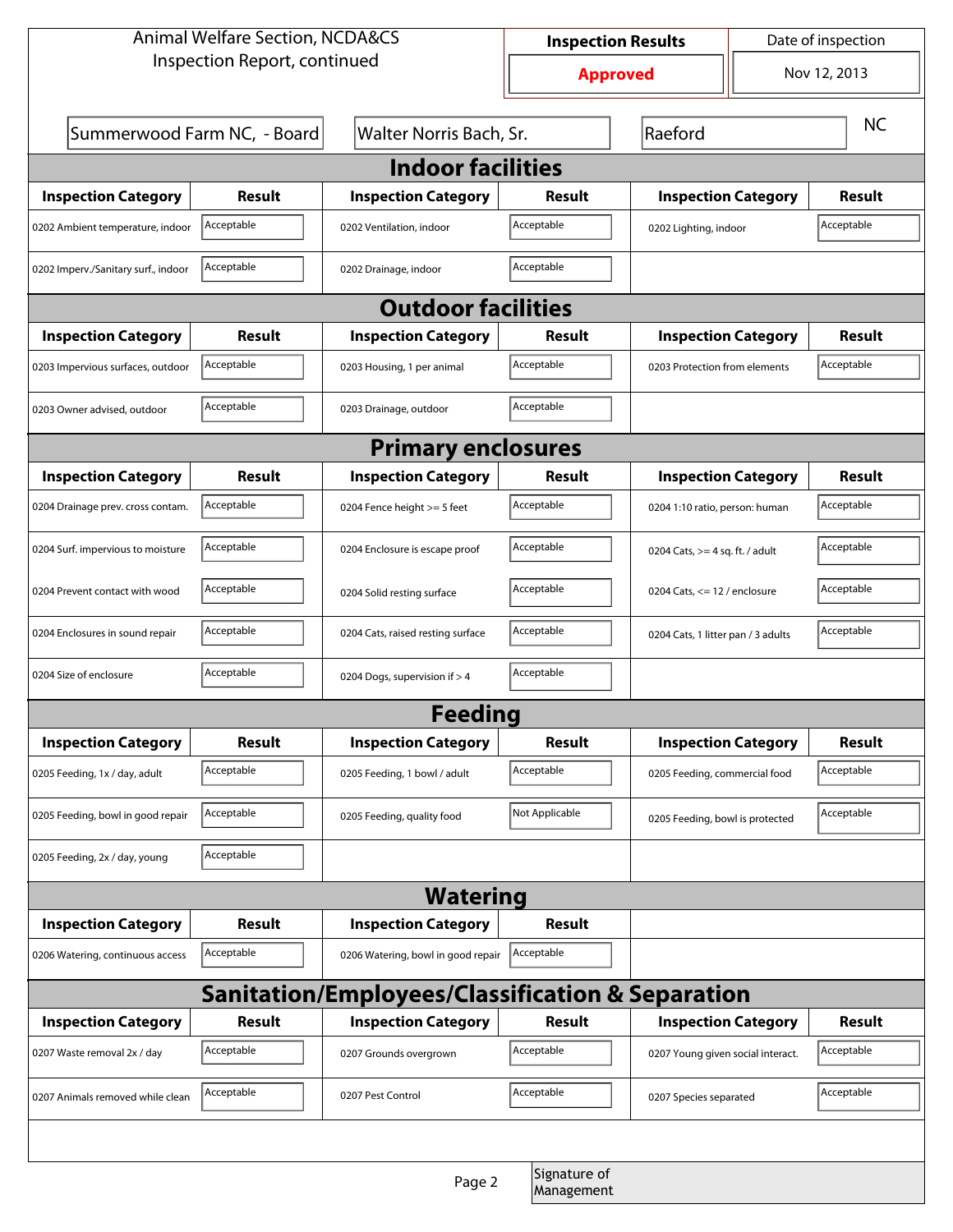| <b>Animal Welfare Section, NCDA&amp;CS</b>                                                                                                                                                                                                                                                                                                        |                                       |                                                                                                                    | <b>Inspection Results</b> |                                  | Date of inspection    |               |  |
|---------------------------------------------------------------------------------------------------------------------------------------------------------------------------------------------------------------------------------------------------------------------------------------------------------------------------------------------------|---------------------------------------|--------------------------------------------------------------------------------------------------------------------|---------------------------|----------------------------------|-----------------------|---------------|--|
| Inspection Report, continued                                                                                                                                                                                                                                                                                                                      |                                       | <b>Approved</b>                                                                                                    |                           | Nov 12, 2013                     |                       |               |  |
| Summerwood Farm NC, - Board<br>Walter Norris Bach, Sr.                                                                                                                                                                                                                                                                                            |                                       |                                                                                                                    | Raeford                   |                                  |                       | <b>NC</b>     |  |
|                                                                                                                                                                                                                                                                                                                                                   |                                       | <b>Sanitation/Employees/Classification &amp; Separation (continued)</b>                                            |                           |                                  |                       |               |  |
| <b>Inspection Category</b>                                                                                                                                                                                                                                                                                                                        | <b>Result</b>                         | <b>Inspection Category</b>                                                                                         | <b>Result</b>             | <b>Inspection Category</b>       |                       | <b>Result</b> |  |
| 0207 Enclosure sanitized 2x / day                                                                                                                                                                                                                                                                                                                 | Acceptable                            | 0207 Number of employees                                                                                           | Acceptable                | 0207 Isolation area & signage    |                       | Acceptable    |  |
| 0207 Method of sanitation                                                                                                                                                                                                                                                                                                                         | Acceptable                            | 0207 Females in estrus, separated                                                                                  | Acceptable                | 0207 Long term care program      |                       | Acceptable    |  |
| 0207 Build./grnds., clean & repair                                                                                                                                                                                                                                                                                                                | Acceptable                            | 0207 Owner perm, commingling                                                                                       | Acceptable                |                                  | 0207 Animals confined |               |  |
|                                                                                                                                                                                                                                                                                                                                                   |                                       | 0207 Young with dam                                                                                                | Acceptable                |                                  |                       |               |  |
| <b>Veterinary Care</b>                                                                                                                                                                                                                                                                                                                            |                                       |                                                                                                                    |                           |                                  |                       |               |  |
| <b>Inspection Category</b>                                                                                                                                                                                                                                                                                                                        | <b>Result</b>                         | <b>Inspection Category</b>                                                                                         | <b>Result</b>             | <b>Inspection Category</b>       |                       | <b>Result</b> |  |
| 0210 Program of veterinary care                                                                                                                                                                                                                                                                                                                   | Acceptable                            | 0210 Daily observation of animals                                                                                  | Acceptable                | 0210 Rabies vaccination          |                       | Acceptable    |  |
| 0210 Veterinary care when needed                                                                                                                                                                                                                                                                                                                  | Acceptable                            |                                                                                                                    |                           |                                  |                       |               |  |
| <b>Vehicles</b>                                                                                                                                                                                                                                                                                                                                   |                                       |                                                                                                                    |                           |                                  |                       |               |  |
| 0301 Vehicles mechanically sound                                                                                                                                                                                                                                                                                                                  | Acceptable                            | 0301 Fresh air and ventilation                                                                                     | Acceptable                | 0301 Cargo area clean            |                       | Acceptable    |  |
|                                                                                                                                                                                                                                                                                                                                                   |                                       | <b>Primary Enclosure Used in Transportation</b>                                                                    |                           |                                  |                       |               |  |
| <b>Inspection Category</b>                                                                                                                                                                                                                                                                                                                        | Result                                | <b>Inspection Category</b>                                                                                         | Result                    | <b>Inspection Category</b>       |                       | Result        |  |
| 0302 Construction of enclosure                                                                                                                                                                                                                                                                                                                    | Acceptable                            | 0302 Age and species separated                                                                                     | Acceptable                | 0302 Size of transport enclosure |                       | Acceptable    |  |
| 0302 Enclosure clean & sanitized                                                                                                                                                                                                                                                                                                                  | Acceptable                            |                                                                                                                    |                           |                                  |                       |               |  |
|                                                                                                                                                                                                                                                                                                                                                   | <b>Transportation: Food and Water</b> |                                                                                                                    |                           | <b>Transportation: Care</b>      |                       |               |  |
| <b>Inspection Category</b>                                                                                                                                                                                                                                                                                                                        | <b>Result</b>                         |                                                                                                                    |                           | <b>Inspection Category</b>       |                       | <b>Result</b> |  |
| 0303 Food & water during transport                                                                                                                                                                                                                                                                                                                | Acceptable                            |                                                                                                                    |                           | 0304 Observation of animals      |                       | Acceptable    |  |
|                                                                                                                                                                                                                                                                                                                                                   |                                       | Narrative Explanation, if needed                                                                                   |                           |                                  |                       |               |  |
|                                                                                                                                                                                                                                                                                                                                                   |                                       | Annual inspection performed today, facility is clean and odor free at time of inspection with no apparent signs or |                           |                                  |                       |               |  |
| illness noted.                                                                                                                                                                                                                                                                                                                                    |                                       |                                                                                                                    |                           |                                  |                       |               |  |
| No inadequacies noted today.                                                                                                                                                                                                                                                                                                                      |                                       |                                                                                                                    |                           |                                  |                       |               |  |
|                                                                                                                                                                                                                                                                                                                                                   |                                       |                                                                                                                    |                           |                                  |                       |               |  |
|                                                                                                                                                                                                                                                                                                                                                   |                                       |                                                                                                                    |                           |                                  |                       |               |  |
|                                                                                                                                                                                                                                                                                                                                                   |                                       |                                                                                                                    |                           |                                  |                       |               |  |
|                                                                                                                                                                                                                                                                                                                                                   |                                       |                                                                                                                    |                           |                                  |                       |               |  |
| check here if additional pages of narrative are attached<br>Digitally signed by E.Garner<br>Digital signature of inspector E.Garner<br>DN: cn=E.Garner, o=AWS, ou=NCAGR,<br>email=elizabeth.garner@ncagr.gov,<br>(disregard if report has 4 pages)<br>check here if a euthanasia inspection form is attaghed<br>Date: 2013.11.12 12:20:05 -05'00' |                                       |                                                                                                                    |                           |                                  |                       |               |  |
|                                                                                                                                                                                                                                                                                                                                                   |                                       |                                                                                                                    |                           |                                  |                       |               |  |
| Signature of<br>Page 3<br>Managemerk                                                                                                                                                                                                                                                                                                              |                                       |                                                                                                                    |                           |                                  |                       |               |  |